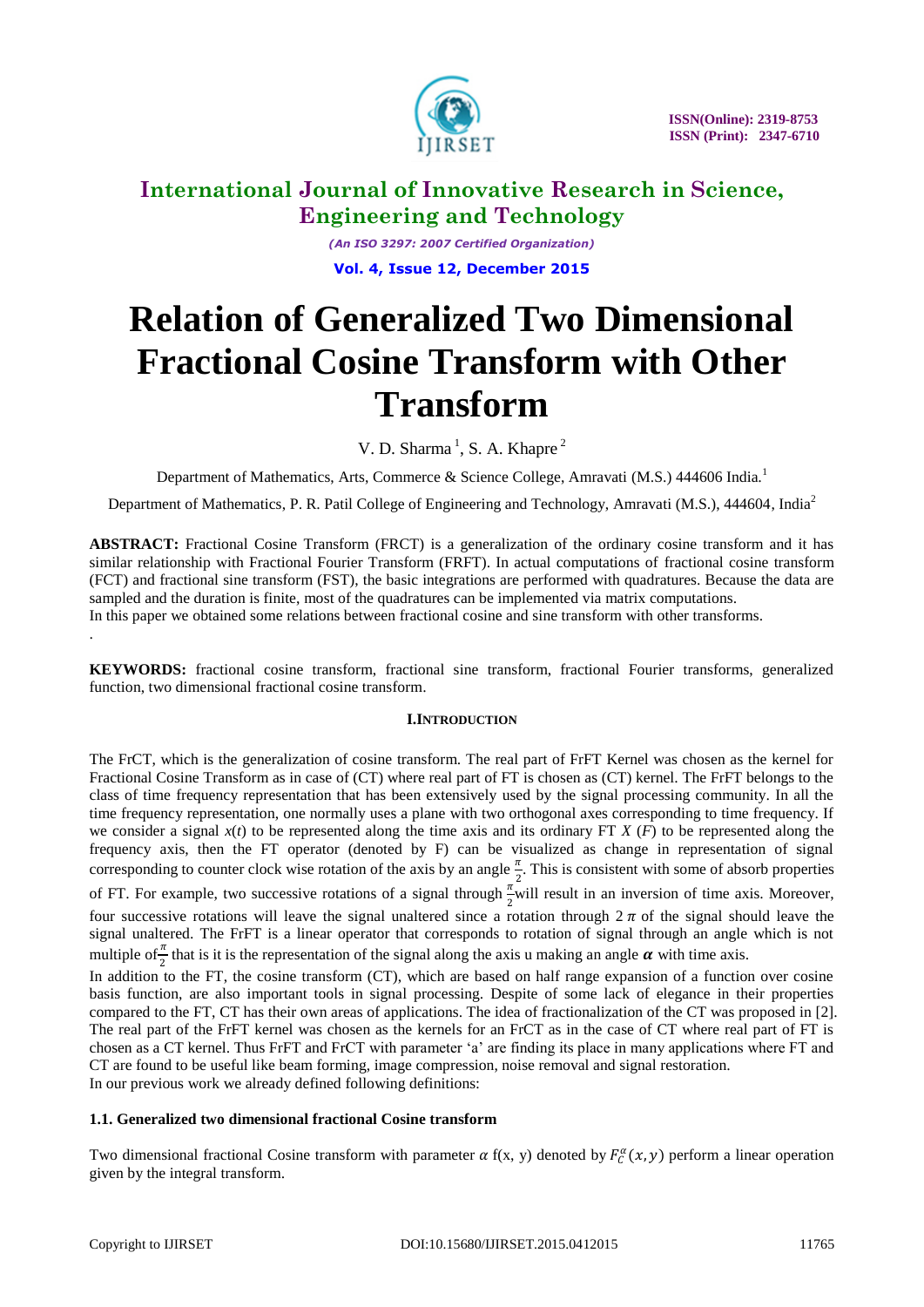

*(An ISO 3297: 2007 Certified Organization)*

### **Vol. 4, Issue 12, December 2015**

 $F_c^{\alpha} \{f(x, y)\}(u, v) = \int_0^{\infty} \int_0^{\infty} f(x, y) K_{\alpha}$ 0 *∞* 0 , , , … … … … … … … … … … … … … ….(1.1) Where the kernel,  $K_c^{\alpha}(x, y, u, v) = \sqrt{\frac{1 - i c \sigma t \alpha}{2 \pi}}$  $\frac{i\cot\alpha}{2\pi}e^{\frac{i(x^2+y^2+u^2+v^2)\cot\alpha}{2}}$ <sup>2</sup> cos . . cos . ……….. (1.2)

### **1.2. The test function space E**

An infinitely differentiable complex valued function  $\emptyset$  on  $R^n$  belongs to  $E(R^n)$  if for each copactset  $I \subset S_{a,b}$ , where,

$$
S_{a,b} = \{x, y: x, y \in R^n, |x| \le a, |y| \le b, a > 0, b > 0\}, I \in R^n
$$
  

$$
\gamma_{E_{p,q}}(\emptyset) = \frac{\sup_{x,y} |D_{x,y}^{p,q} \emptyset(x,y)| < \infty \text{Where, p, q = 1, 2, 3...}
$$

Thus  $E(R^n)$  will denote the space of all $\emptyset \in E(R^n)$  with support contained in  $S_{a,b}$ Note that: the space E is complete and therefore a Frechet space. Moreover, we say that f is a fractional Cosine transformable, if it is a member of  $E^*$ , the dual space of E.

 In this paper we have to find out some relation between fractional cosine and sine transform with other transform and defined distributional two-dimensional fractional Cosine transform

### **II. DISTRIBUTIONAL TWO-DIMENSIONAL FRACTIONAL COSINE TRANSFORM**

The two dimensional distributional fractional Cosine transform of  $f(x, y) \in E^*(\mathbb{R}^n)$  defined by , = , = , , (, , , ) …………………………… (2.1)  $K_c^{\alpha}(x, y, u, v) = \sqrt{\frac{1 - i c \sigma t \alpha}{2 \pi}}$  $\frac{i\cot\alpha}{2\pi}e^{\frac{i(x^2+y^2+u^2+v^2)\cot\alpha}{2}}$  $\overline{c}$  cos (coseca.ux) . cos (coseca.vy) ..... (2.2) Where , RHS of equation (2.1) has a meaning as the application of  $f \in E^*$ to $K_\alpha(x, y, u, v) \in E$ 

#### **III. RELATIONS OF TWO DIMENSIONAL FRACTIONAL COSINE TRANSFORM WITH OTHER TRANSFORMS**

### **3.1 Relation between two dimensional fractional Fourier transform and two dimensional fractional sine and cosine transform.**

If two dimensional fractional Fourier transform is

 $F\{f(x, y)\}(u, v) = \int_{-\infty}^{\infty} \int_{-\infty}^{\infty} \frac{|1 - i c \alpha u}{2\pi}$  $2\pi$ ∞ −∞ ∞  $-\infty$ ,  $\int_{-\infty}^{\infty} \int_{-\infty}^{\infty} \frac{1-i \cot \alpha}{2\pi} e^{\frac{i}{2\sin \alpha}[(x^2+y^2+u^2+v^2)\cos \alpha -2(xu+ yv)]} f(x, y) dx dy$  Then FrFT changes to FrCT and FrST

**Solution:** Let 
$$
A = \sqrt{\frac{1 - icot\alpha}{2\pi}}
$$
  
\n
$$
F\{f(x, y)\}(u, v) = \int_{-\infty}^{\infty} \int_{-\infty}^{\infty} A e^{\frac{i}{2\sin\alpha}[(x^2 + y^2 + u^2 + v^2)cos\alpha]} e^{\frac{i}{2\sin\alpha}(-2(xu + yv))} f(x, y) dx dy
$$
\n
$$
F\{f(x, y)\}(u, v) = \int_{-\infty}^{\infty} \int_{-\infty}^{\infty} A e^{\frac{i}{2}cot\alpha}[(x^2 + y^2 + u^2 + v^2)] e^{-icosec\alpha} (xu + yv) f(x, y) dx dy
$$
\nLet  $B = e^{\frac{i}{2}cot\alpha}[(x^2 + y^2 + u^2 + v^2)]$   
\n
$$
F\{f(x, y)\}(u, v) = \int_{-\infty}^{\infty} \int_{-\infty}^{\infty} A B e^{-icosec\alpha xu} e^{-icosec\alpha yv} f(x, y) dx dy
$$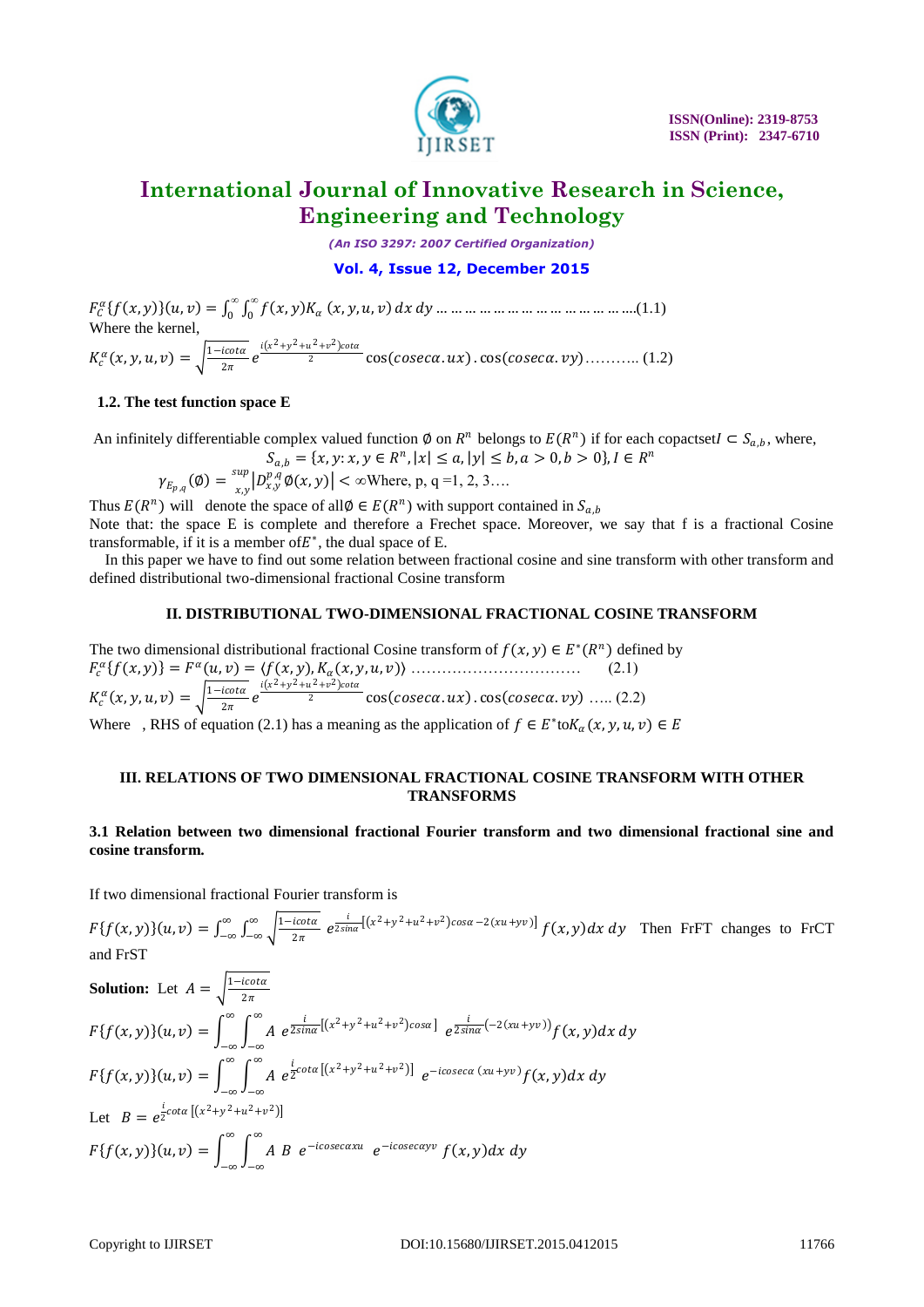

*(An ISO 3297: 2007 Certified Organization)* **Vol. 4, Issue 12, December 2015**

$$
F\{f(x,y)\}(u,v) = \int_{-\infty}^{\infty} \int_{-\infty}^{\infty} A B \left( \cos(csc\alpha xu) - i\sin(csc\alpha xu) \right)
$$
  
\n
$$
(\cos(csc\alpha yv) - i\sin(csc\alpha yv))f(x,y)dx dy
$$
  
\n
$$
F\{f(x,y)\}(u,v) = \int_{-\infty}^{\infty} \int_{-\infty}^{\infty} A B \left( \cos(csc\alpha xu) \cdot \cos(csc\alpha yv) \right) f(x,y)dx dy
$$
  
\n
$$
-e^{-i(\alpha - \frac{\pi}{2})} \int_{-\infty}^{\infty} \int_{-\infty}^{\infty} e^{i(\alpha - \frac{\pi}{2})} A B \left( \sin(csc\alpha xu) \cdot \sin(csc\alpha yv) \right) f(x,y)dx dy
$$
  
\n
$$
-i \int_{-\infty}^{\infty} \int_{-\infty}^{\infty} A B \left( e^{icosec\alpha xu} - i\sin(csc\alpha xu) \right) \sin(csc\alpha yv) f(x,y)dx dy
$$
  
\n
$$
-i \int_{-\infty}^{\infty} \int_{-\infty}^{\infty} \frac{1}{i} A B \left( e^{icosec\alpha xu} - \cos(csc\alpha xu) \right) \cdot \cos(csc\alpha yv) f(x,y)dx dy
$$
  
\nHere we take

Here we take

$$
(e^{icosecaxu} - i sin(cscaxu)) = cos(cscaxu), \frac{1}{i} (e^{icosecaxu} - cos(cscaxu)) = sin(cscaxu)
$$
  
\n
$$
F{f(x, y)}(u, v) = F_{\alpha}^{c}[f(x, y)](u, v) - e^{-i(\alpha - \frac{\pi}{2})}F_{\alpha}^{s}[f(x, y)](u, v)
$$
  
\n
$$
-i \int_{-\infty}^{\infty} \int_{-\infty}^{\infty} A B (e^{icosecaxu} sin(cscayv) f(x, y) dx dy - i sin(cscaxu) sin(cscayv) f(x, y) dx dy)
$$
  
\n
$$
-i \int_{-\infty}^{\infty} \int_{-\infty}^{\infty} \frac{1}{i} A B (e^{icosecaxu} cos(cscayv) f(x, y) dx dy - cos(cscaxu) cos(cscayv) f(x, y) dx dy)
$$
  
\n
$$
F{f(x, y)}(u, v) = F_{\alpha}^{c}[f(x, y)](u, v) - e^{-i(\alpha - \frac{\pi}{2})}F_{\alpha}^{s}[f(x, y)](u, v)
$$
  
\n
$$
-i \int_{-\infty}^{\infty} \int_{-\infty}^{\infty} A B e^{icosecaxu} sin(cscayv) f(x, y) dx dy
$$
  
\n
$$
-e^{-i(\alpha - \frac{\pi}{2})} \int_{-\infty}^{\infty} \int_{-\infty}^{\infty} e^{i(\alpha - \frac{\pi}{2})} A B sin(cscaxu) sin(cscayv) f(x, y) dx dy
$$
  
\n
$$
- \int_{-\infty}^{\infty} \int_{-\infty}^{\infty} A B e^{icosecaxu} cos(cscayv) f(x, y) dx dy + \int_{-\infty}^{\infty} \int_{-\infty}^{\infty} A B cos(cscaxu) cos(cscayv) f(x, y) dx dy
$$

$$
F\{f(x,y)\}(u,v) = F_{\alpha}^{c}[f(x,y)](u,v) - e^{-i(\alpha - \frac{\pi}{2})}F_{\alpha}^{s}[f(x,y)](u,v)
$$
  

$$
-i\int_{-\infty}^{\infty}\int_{-\infty}^{\infty} AB e^{i\csc\alpha xu} \sin(csc\alpha yv) f(x,y)dx dy - e^{-i(\alpha - \frac{\pi}{2})}F_{\alpha}^{s}[f(x,y)](u,v)
$$
  

$$
- \int_{-\infty}^{\infty}\int_{-\infty}^{\infty} AB e^{i\csc\alpha xu} \cos(csc\alpha yv) f(x,y)dx dy + F_{\alpha}^{c}[f(x,y)](u,v)
$$

 $F\{f(x, y)\}(u, v) = 2F_{\alpha}^{c}[f(x, y)](u, v) - 2e^{-i(\alpha - \frac{\pi}{2})}F_{\alpha}^{s}[f(x, y)](u, v) - \int_{-\infty}^{\infty} \int_{-\infty}^{\infty} A(x, y)dx$ ∞ −∞ ∞ −∞ Beicosecaxu (cos(cscayv)  $+ isin(cscayv))f(x, y)dx dy$  $F\{f(x,y)\}(u,v) = 2F_{\alpha}^{c}[f(x,y)](u,v) - 2e^{-i(\alpha - \frac{\pi}{2})}F_{\alpha}^{s}[f(x,y)](u,v) - \int_{-\infty}^{\infty} \int_{-\infty}^{\infty} A(x,y)dx$ ∞ −∞ ∞ −∞ Beicosecaxu eicosecavy  $f(x, y) dx dy$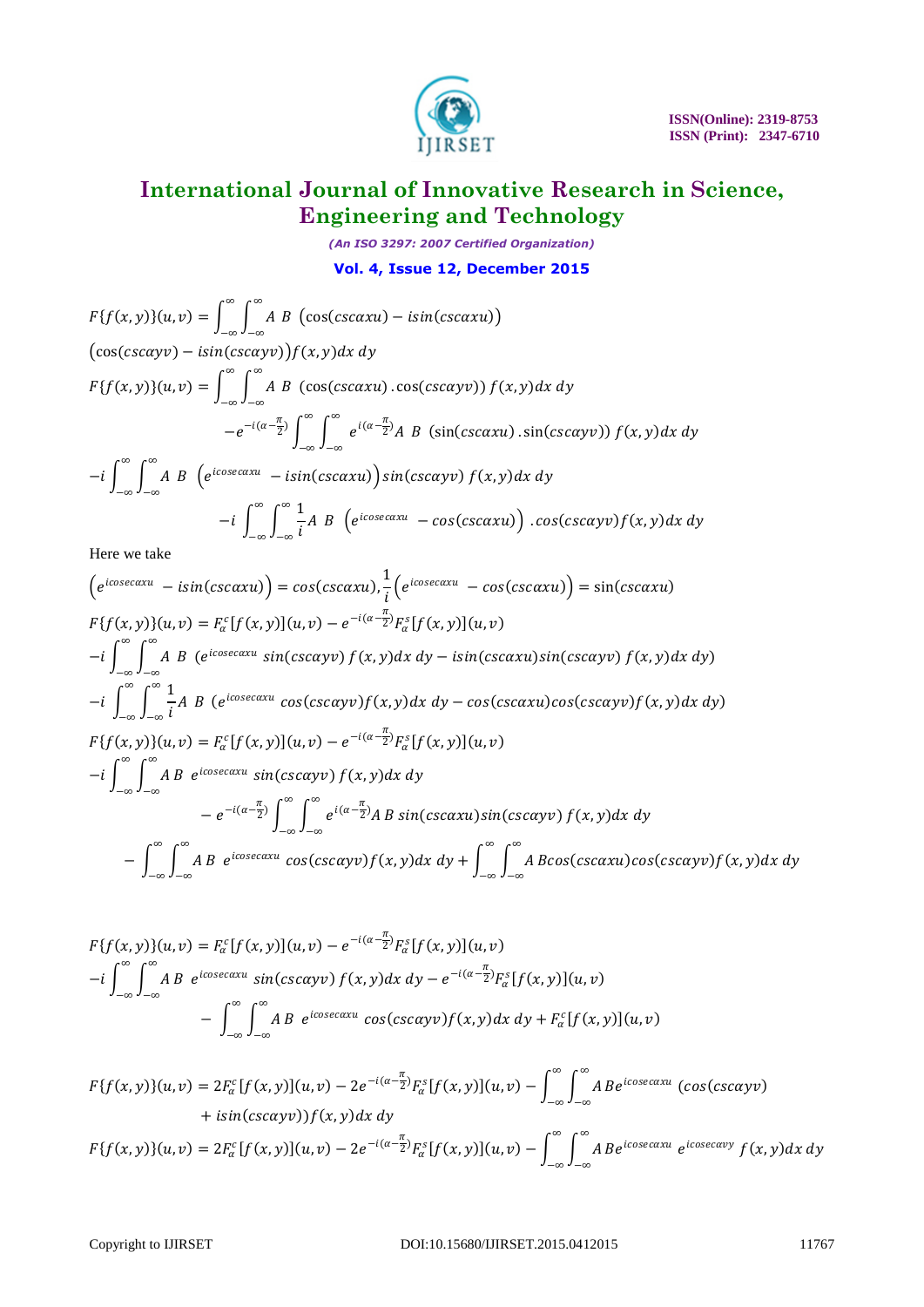

*(An ISO 3297: 2007 Certified Organization)*

**Vol. 4, Issue 12, December 2015**

$$
F\{f(x,y)\}(u,v) = 2F_{\alpha}^{c}[f(x,y)](u,v) - 2e^{-i(\alpha - \frac{\pi}{2})}F_{\alpha}^{s}[f(x,y)](u,v) - \int_{-\infty}^{\infty} \int_{-\infty}^{\infty} A B e^{i(xu+vy)cosec\alpha} f(x,y) dx dy
$$
  
\n
$$
F\{f(x,y)\}(u,v) = 2F_{\alpha}^{c}[f(x,y)](u,v) - 2e^{-i(\alpha - \frac{\pi}{2})}F_{\alpha}^{s}[f(x,y)](u,v)
$$
  
\n
$$
- \int_{-\infty}^{\infty} \int_{-\infty}^{\infty} \frac{1 - i\cot\alpha}{2\pi} e^{\frac{i}{2}\cot\alpha [(x^{2}+y^{2}+u^{2}+v^{2})]} e^{-i(xu+vy)cosec\alpha} e^{2i(xu+vy)cosec\alpha} f(x,y) dx dy
$$
  
\n
$$
F\{f(x,y)\}(u,v) = 2F_{\alpha}^{c}[f(x,y)](u,v) - 2e^{-i(\alpha - \frac{\pi}{2})}F_{\alpha}^{s}[f(x,y)](u,v)
$$
  
\n
$$
- \int_{-\infty}^{\infty} \int_{-\infty}^{\infty} \frac{1 - i\cot\alpha}{2\pi} e^{\frac{i}{2\sin\alpha} [(x^{2}+y^{2}+u^{2}+v^{2})cos\alpha - 2(xu+vy)]} e^{2i(xu+vy)cos\alpha} f(x,y) dx dy
$$

 $F\{f(x,y)\}(u,v) = 2F^c_{\alpha}[f(x,y)](u,v) - 2e^{-i(\alpha-\frac{\pi}{2})}F^s_{\alpha}[f(x,y)](u,v) - F_{\alpha}[e^{2i(xu+vy)coseca}f(x,y)]$ Here  $F_\alpha$  is fractional Fourier transform and  $F_\alpha^c$   $F_\alpha^s$  are fractional cosine and sine transform respectively.

3.2 Relation between two dimensional fractional offset Fourier transform and two dimensional fractional offset Sine and Cosine transform.

If two dimensional offset fractional Fourier transform is

$$
F_{\alpha}^{\tau,\eta,\xi,\gamma}\{f(x,y)\}(u-\eta,v-\gamma) = \int_{-\infty}^{\infty}\int_{-\infty}^{\infty}\sqrt{\frac{1-i\cot\alpha}{2\pi}}e^{i(u\tau+v\xi)}e^{\frac{i}{2\sin\alpha}[(x^2+y^2+(u-\eta)^2+(v-\gamma)^2)\cos\alpha-2(x(u-\eta)+y(v-\gamma))]}f(x,y)dx dy
$$

Then offset FrFT changes to offset FrCT and FrST

Solution: Let 
$$
A = \sqrt{\frac{1 - i\cot \alpha}{2\pi}}
$$
  
\n
$$
F_{\alpha}^{\tau,\eta,\xi,\gamma} \{f(x,y)\}(u-\eta, v-\gamma)
$$
\n
$$
= \int_{-\infty}^{\infty} \int_{-\infty}^{\infty} A e^{i(u\tau + v\xi)} e^{\frac{i}{25i\pi\alpha}[(x^2 + y^2 + (u-\eta)^2 + (v-\gamma)^2)\cos\alpha]} e^{\frac{i}{25i\pi\alpha}(-2(x(u-\eta) + y(v-\gamma)))} f(x,y) dx dy
$$
\n
$$
F_{\alpha}^{\tau,\eta,\xi,\gamma} \{f(x,y)\}(u-\eta, v-\gamma)
$$
\n
$$
= \int_{-\infty}^{\infty} \int_{-\infty}^{\infty} A e^{i(u\tau + v\xi)} e^{\frac{i}{2}\cot\alpha [(x^2 + y^2 + (u-\eta)^2 + (v-\gamma)^2)]} e^{-i\csc\alpha (x(u-\eta) + y(v-\gamma))} f(x,y) dx dy
$$
\nLet  $B = e^{\frac{i}{2}\cot\alpha [(x^2 + y^2 + u^2 + v^2)]} e^{i(u\tau + v\xi)}$   
\n
$$
F_{\alpha}^{\tau,\eta,\xi,\gamma} \{f(x,y)\}(u-\eta, v-\gamma) = \int_{-\infty}^{\infty} \int_{-\infty}^{\infty} A B e^{-i\cos\alpha x (u-\eta)} e^{-i\cos\alpha y (v-\gamma)} f(x,y) dx dy
$$
\n
$$
F_{\alpha}^{\tau,\eta,\xi,\gamma} \{f(x,y)\}(u-\eta, v-\gamma) = \int_{-\infty}^{\infty} \int_{-\infty}^{\infty} A B \left( \cos(\csc\alpha x(u-\eta)) - i\sin(\csc\alpha x(u-\eta)) \right)
$$
\n
$$
\left( \cos(\csc\alpha y(v-\gamma)) - i\sin(\csc\alpha y(v-\gamma)) \right) f(x,y) dx dy
$$
\n
$$
F_{\alpha}^{\tau,\eta,\xi,\gamma} \{f(x,y)\}(u-\eta, v-\gamma) = \int_{-\infty}^{\infty} \int_{-\infty}^{\infty} A B \left( \cos(\csc\alpha x(u-\eta)) \cdot \cos(\csc\alpha y(v-\gamma)) \right) f(x,y) dx dy
$$
\n
$$
-e^{-i(a-\frac{\pi}{2})} \int_{-\infty}^{\
$$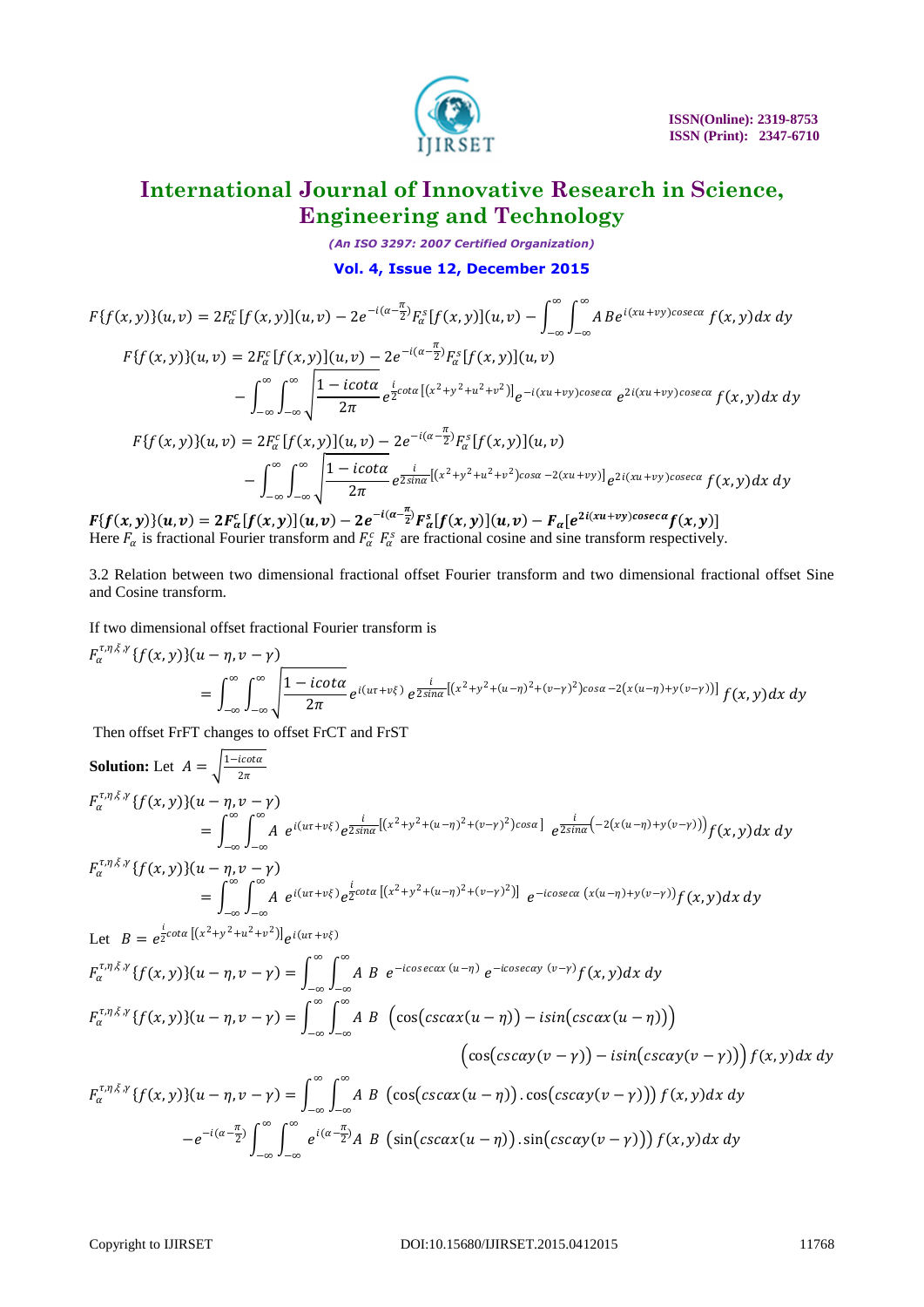

*(An ISO 3297: 2007 Certified Organization)* **Vol. 4, Issue 12, December 2015**

$$
-i\int_{-\infty}^{\infty}\int_{-\infty}^{\infty}A\ B\ \left(e^{i\csc\alpha x\ (u-\eta)}-i\sin\big(csc\alpha x(u-\eta)\big)\right)\sin\big(csc\alpha y(v-\gamma)\big)f(x,y)dx\ dy
$$

$$
-i\int_{-\infty}^{\infty}\int_{-\infty}^{\infty}\frac{1}{i}A\ B\ \left(e^{i\csc\alpha x\ (u-\eta)}-c\cos\big(csc\alpha x(u-\eta)\big)\right)\cdot\cos\big(csc\alpha y(v-\gamma)\big)f(x,y)dx\ dy
$$

Here we take

$$
\begin{aligned}\n\left(e^{i\csc\alpha x (u-\eta)} - i\sin(\csc\alpha x(u-\eta))\right) &= \cos(\csc\alpha x(u-\eta)), \\
\frac{1}{i}\left(e^{i\csc\alpha x (u-\eta)} - \cos(\csc\alpha x(u-\eta))\right) &= \sin(\csc\alpha x(u-\eta)) \\
F_{\alpha}^{t,\eta,\xi,\gamma}\left\{f(x,y)\right\}(u-\eta,v-\gamma) &= F_{\alpha}^{c,\tau,\eta,\xi,\gamma}\left\{f(x,y)\right\}\left[(u-\eta,v-\gamma) - e^{-i(\alpha-\frac{\pi}{2})}F_{\alpha}^{s,\tau,\eta,\xi,\gamma}\left\{f(x,y)\right\}\left[(u-\eta,v-\gamma) - e^{-i(\alpha-\frac{\pi}{2})}F_{\alpha}^{s,\tau,\eta,\xi,\gamma}\left\{f(x,y)\right\}\left[(u-\eta,v-\gamma) - e^{-i(\alpha-\frac{\pi}{2})}F_{\alpha}^{s,\tau,\eta,\xi,\gamma}\left\{f(x,y)\right\}\left[(u-\eta,v-\gamma) - e^{-i(\alpha-\frac{\pi}{2})}F_{\alpha}^{s,\tau,\eta,\xi,\gamma}\left\{f(x,y)\right\}\left[(u-\eta,v-\gamma) - e^{-i(\alpha-\frac{\pi}{2})}F_{\alpha}^{s,\tau,\eta,\xi,\gamma}\left\{f(x,y)\right\}\left[(u-\eta,v-\gamma) - e^{-i(\alpha-\frac{\pi}{2})}F_{\alpha}^{s,\tau,\eta,\xi,\gamma}\left\{f(x,y)\right\}\left[(u-\eta,v-\gamma) - e^{-i(\alpha-\frac{\pi}{2})}F_{\alpha}^{s,\tau,\eta,\xi,\gamma}\left\{f(x,y)\right\}\left[(u-\eta,v-\gamma) - e^{-i(\alpha-\frac{\pi}{2})}F_{\alpha}^{s,\tau,\eta,\xi,\gamma}\left\{f(x,y)\right\}\left[(u-\eta,v-\gamma) - e^{-i(\alpha-\frac{\pi}{2})}F_{\alpha}^{s,\tau,\eta,\xi,\gamma}\left\{f(x,y)\right\}\left[(u-\eta,v-\gamma) - e^{-i(\alpha-\frac{\pi}{2})}F_{\alpha}^{s,\tau,\eta,\xi,\gamma}\left\{f(x,y)\right\}\left[(u-\eta,v-\gamma) - e^{-i(\alpha-\frac{\pi}{2})}F_{\alpha}^{s,\tau,\eta,\xi,\gamma}\left[\left\{f(x,y)\right\}\left[(u-\eta,v-\gamma) - e^{-i(\alpha-\frac{\pi}{2})}F_{\alpha}^{s,\tau,\eta,\xi,\gamma}\left\{f(x,y)\right
$$

$$
F_{\alpha}^{\tau,\eta,\xi,\gamma}\{f(x,y)\}(u-\eta,v-\gamma)
$$
  
\n
$$
=2F_{\alpha}^{\tau,\eta,\xi,\gamma}[f(x,y)](u-\eta,v-\gamma)-2e^{-i(\alpha-\frac{\pi}{2})}F_{\alpha}^{\varsigma,\tau,\eta,\xi,\gamma}[f(x,y)](u-\eta,v-\gamma)
$$
  
\n
$$
-\int_{-\infty}^{\infty}\int_{-\infty}^{\infty}A\,Be^{i\text{cosecax}(u-\eta)}(\cos(\text{cscay}(v-\gamma))+i\text{sin}(\text{cscay}(v-\gamma)))f(x,y)dx\,dy
$$
  
\n
$$
F_{\alpha}^{\tau,\eta,\xi,\gamma}\{f(x,y)\}(u-\eta,v-\gamma)
$$
  
\n
$$
=2F_{\alpha}^{\varsigma,\eta,\xi,\gamma}[f(x,y)](u-\eta,v-\gamma)-2e^{-i(\alpha-\frac{\pi}{2})}F_{\alpha}^{\varsigma,\tau,\eta,\xi,\gamma}[f(x,y)](u-\eta,v-\gamma)
$$

$$
=2F_{\alpha}^{c,\tau,\eta,\xi,\gamma}[f(x,y)](u-\eta,v-\gamma)-2e^{-i(\alpha-\frac{\pi}{2})}F_{\alpha}^{s,\tau,\eta,\xi,\gamma}[f(x,y)](u-\eta,v-\gamma)-\int_{-\infty}^{\infty}\int_{-\infty}^{\infty}A\,Be^{icosec\alpha x}\,(u-\eta)\,e^{icosec\alpha y}\,(v-\gamma)f(x,y)dx\,dy
$$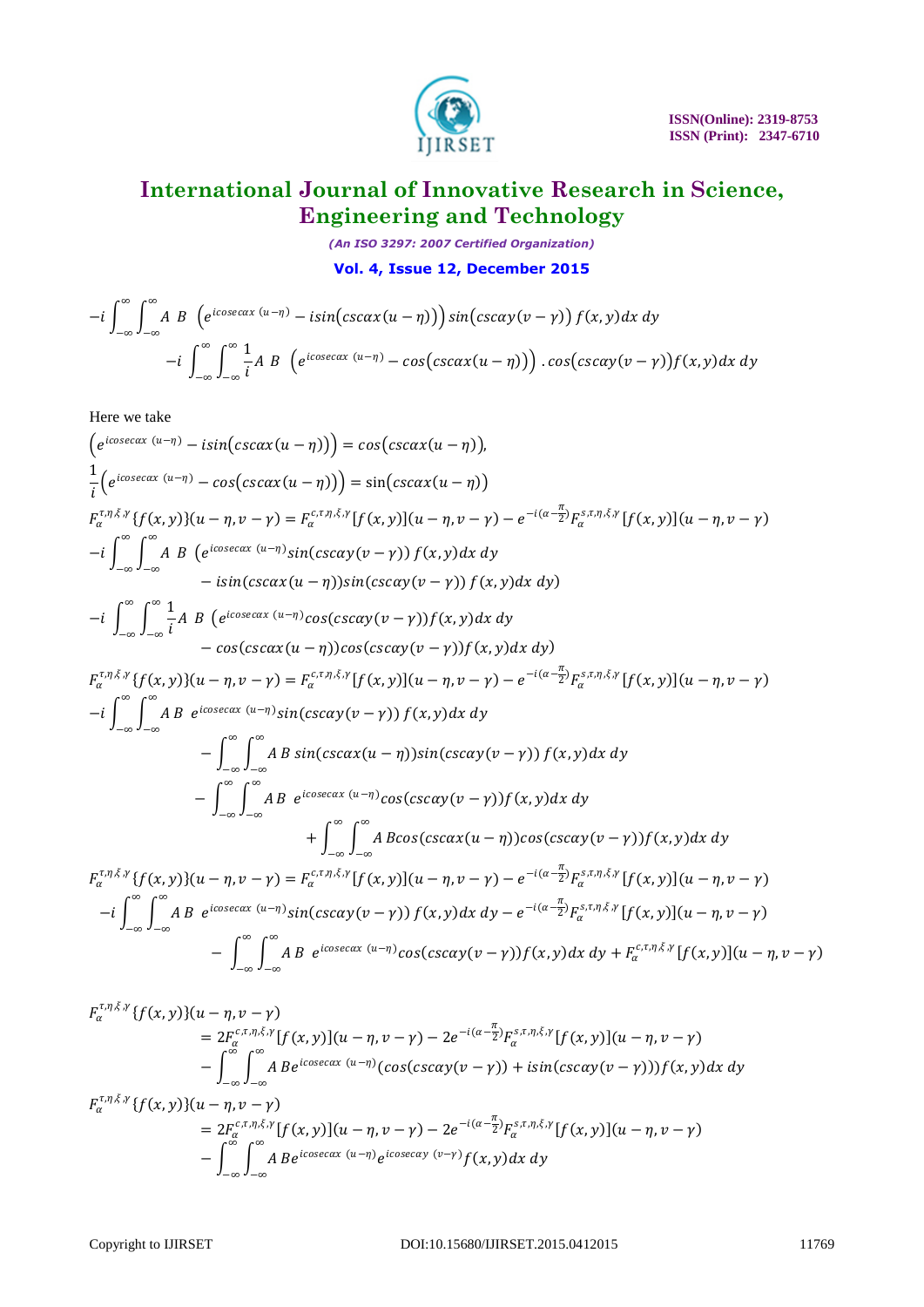

*(An ISO 3297: 2007 Certified Organization)* **Vol. 4, Issue 12, December 2015**

$$
F_{\alpha}^{\tau,\eta,\xi,\gamma}\{f(x,y)\}(u-\eta,v-\gamma)
$$
\n
$$
= 2F_{\alpha}^{(\tau,\eta,\xi,\gamma)}[f(x,y)](u-\eta,v-\gamma) - 2e^{-i(\alpha-\frac{\pi}{2})}F_{\alpha}^{s,\tau,\eta,\xi,\gamma}[f(x,y)](u-\eta,v-\gamma)
$$
\n
$$
- \int_{-\infty}^{\infty} \int_{-\infty}^{\infty} A B e^{i(x(u-\eta)+y(v-\gamma))\cos \alpha c\alpha} f(x,y) dx dy
$$
\n
$$
F_{\alpha}^{\tau,\eta,\xi,\gamma}\{f(x,y)\}(u-\eta,v-\gamma)
$$
\n
$$
= 2F_{\alpha}^{(\tau,\eta,\xi,\gamma)}[f(x,y)](u-\eta,v-\gamma) - 2e^{-i(\alpha-\frac{\pi}{2})}F_{\alpha}^{s,\tau,\eta,\xi,\gamma}[f(x,y)](u-\eta,v-\gamma)
$$
\n
$$
- \int_{-\infty}^{\infty} \int_{-\infty}^{\infty} \frac{1 - i\cot \alpha}{2\pi} e^{\frac{i}{2}\cot \alpha}[(x^{2}+y^{2}+(u-\eta)^{2}+(v-\gamma)^{2})] e^{-i(x(u-\eta)+y(v-\gamma))\cos \alpha c\alpha} e^{2i(x(u-\eta)+y(v-\gamma))\cos \alpha c\alpha} f(x,y) dx dy
$$
\n
$$
F_{\alpha}^{\tau,\eta,\xi,\gamma}\{f(x,y)\}(u-\eta,v-\gamma)
$$
\n
$$
= 2F_{\alpha}^{(\tau,\eta,\xi,\gamma)}[f(x,y)](u-\eta,v-\gamma) - 2e^{-i(\alpha-\frac{\pi}{2})}F_{\alpha}^{s,\tau,\eta,\xi,\gamma}[f(x,y)](u-\eta,v-\gamma)
$$
\n
$$
- \int_{-\infty}^{\infty} \int_{-\infty}^{\infty} \frac{1 - i\cot \alpha}{2\pi} e^{\frac{i}{2\sin \alpha}[(x^{2}+y^{2}+(u-\eta)^{2}+(v-\gamma)^{2})\cos \alpha - 2(x(u-\eta)+y(v-\gamma))]} e^{2i(x(u-\eta)+y(v-\gamma))\cos \alpha c\alpha} f(x,y) dx dy
$$
\n
$$
F_{\alpha}^{\tau,\eta,\xi,\gamma}\{f(\gamma,\gamma)\}(u-\eta,v-\gamma) = 2F_{\alpha}^{(\tau,\eta,\xi,\gamma}[f(\gamma,\gamma)](u-\eta,v-\
$$

 $F_{\alpha}^{\tau,\eta,\xi,\gamma}\{f(x,y)\}(u-\eta,v-\gamma) = 2F_{\alpha}^{c,\tau,\eta,\xi,\gamma}[f(x,y)](u-\eta,v-\gamma) - 2e^{-i(\alpha-\frac{\pi}{2})}F_{\alpha}^{s,\tau,\eta,\xi,\gamma}[f(x,y)](u-\eta,v-\gamma) F_{\alpha}^{\tau,\eta,\xi,\gamma}\left[e^{2i(x(u-\eta)+y(v-\gamma))cosec\alpha}\,f(x,y)\right]$ 

Here  $F_{\alpha}^{\tau,\eta,\xi,\gamma}$ a is offset fractional Fourier transform and  $F_{\alpha}^{c,\tau,\eta,\xi,\gamma}, F_{\alpha}^{s,\tau,\eta,\xi,\gamma}$  are offset fractional cosine and sine transformed respectively.

3.3 Relation between two dimensional canonical cosine-cosine transform and two dimensional fractional cosine transform

Two dimensional canonical cosine-cosine transform is

$$
\{2DCCCT(f(x,y)\}(u,v) = \sqrt{\frac{1}{2\pi ib}}\sqrt{\frac{1}{2\pi ib}}e^{\frac{i}{2}(\frac{d}{b})u^2}e^{\frac{i}{2}(\frac{d}{b})v^2}\int_{-\infty}^{\infty}\int_{-\infty}^{\infty}\cos(\frac{u}{b}x)\cos(\frac{v}{b}y)e^{\frac{i}{2}(\frac{a}{b})x^2}e^{\frac{i}{2}(\frac{a}{b})y^2}f(x,y)dxdy
$$

If  $A = \begin{bmatrix} \cos \alpha & \sin \alpha \\ \sin \alpha & \cos \alpha \end{bmatrix}$  $\begin{bmatrix} \cos\alpha & \sin\alpha \\ -\sin\alpha & \cos\alpha \end{bmatrix} = \begin{bmatrix} a & b \\ c & d \end{bmatrix}$  $\begin{bmatrix} a & b \\ c & d \end{bmatrix}$  then 2DCCCT changes to FrCT **Solution:** if  $A = \begin{bmatrix} \cos \alpha & \sin \alpha \\ \sin \alpha & \cos \alpha \end{bmatrix}$  $\begin{bmatrix} cos\alpha & sin\alpha \\ -sin\alpha & cos\alpha \end{bmatrix} = \begin{bmatrix} a & b \\ c & d \end{bmatrix}$  $\begin{bmatrix} a & b \\ c & d \end{bmatrix}$  $\therefore$   $a = cos\alpha$ ,  $b = sin\alpha$ ,  $c = -sin\alpha$ ,  $d = cos\alpha$ 

Consider two dimensional canonical cosine-cosine transform

$$
\{2DCCCT(f(x,y)\}(u,v) = \sqrt{\frac{1}{2\pi ib}} \sqrt{\frac{1}{2\pi ib}} e^{\frac{i}{2}(\frac{d}{b})u^2} e^{\frac{i}{2}(\frac{d}{b})v^2} \int_{-\infty}^{\infty} \int_{-\infty}^{\infty} \cos(\frac{u}{b}x) \cos(\frac{v}{b}y) e^{\frac{i}{2}(\frac{a}{b})x^2} e^{\frac{i}{2}(\frac{a}{b})y^2} f(x,y) dx dy
$$

Putting above values in 2DCCCT

 ${2DCCCT(f(x, y))(u, v)}$ 

$$
= \sqrt{\frac{1}{2\pi i \sin \alpha}} \sqrt{\frac{1}{2\pi i \sin \alpha}} e^{\frac{i}{2} (\frac{\cos \alpha}{\sin \alpha}) u^2} e^{\frac{i}{2} (\frac{\cos \alpha}{\sin \alpha}) v^2} \int_{-\infty}^{\infty} \int_{-\infty}^{\infty} \cos(\frac{u}{\sin \alpha} x) \cos(\frac{v}{\sin \alpha}) \, dv \Big|_{-\infty}^{\infty} e^{\frac{i}{2} (\frac{\cos \alpha}{\sin \alpha}) v^2} e^{\frac{i}{2} (\frac{\cos \alpha}{\sin \alpha}) v^2} f(x, y) dx dy
$$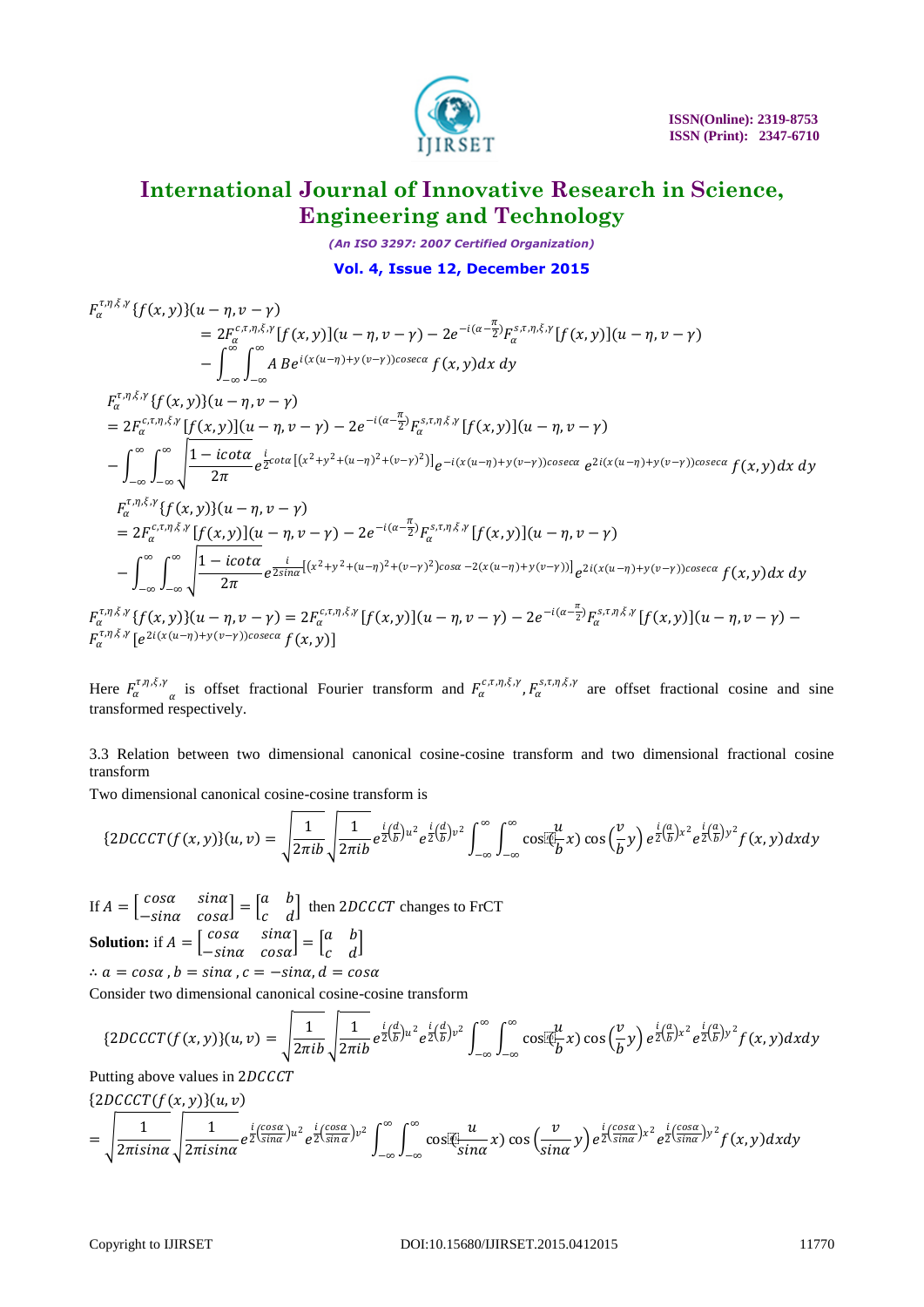

*(An ISO 3297: 2007 Certified Organization)* **Vol. 4, Issue 12, December 2015**

$$
\begin{aligned} &\{2DCCCT(f(x,y)\}(u,v)\\ &=\sqrt{\frac{1}{2\pi i \sin\alpha}}\sqrt{\frac{1}{2\pi i \sin\alpha}}e^{\frac{i}{2}(cot\alpha)u^{2}}e^{\frac{i}{2}(cot\alpha)v^{2}}\int_{-\infty}^{\infty}\int_{-\infty}^{\infty}\cos(\csc\alpha.u\,x)\cos(csc\alpha vy)e^{\frac{i}{2}(cot\alpha)x^{2}}e^{\frac{i}{2}(cot\alpha)y^{2}}f(x,y)dxdy \end{aligned}
$$

$$
\{2DCCCT(f(x,y)\}(u,v)\n= \sqrt{\frac{1}{2\pi i \sin\alpha}} \sqrt{\frac{1}{2\pi i \sin\alpha}} \int_{-\infty}^{\infty} \int_{-\infty}^{\infty} e^{\frac{i}{2}(x^2+y^2+u^2+v^2)cot\alpha} \cos[\cos\alpha, u\,x\cos(csc\alpha v)] f(x,y) dxdy
$$

$$
(e^{i\alpha})^{\frac{1}{2}}\lbrace 2DCCT(f(x,y)\rbrace (u,v))
$$
  
=  $\sqrt{\frac{\cos\alpha + i\sin\alpha}{2\pi i\sin\alpha}} \sqrt{\frac{1}{2\pi i\sin\alpha}} \int_{-\infty}^{\infty} \int_{-\infty}^{\infty} e^{\frac{i}{2}(x^2+y^2+u^2+v^2)\cot\alpha} \cos[\xi \csc\alpha.u \, x) \cos(\csc\alpha vy) f(x,y) dxdy$   
 $(e^{i\alpha})^{\frac{1}{2}}\lbrace 2DCCT(f(x,y)\rbrace (u,v))$ 

$$
e^{-\int z\{ZDCLCLI\}}(f(x,y))f(u,v)
$$
  
=  $\sqrt{\frac{1-icota}{2\pi}}\sqrt{\frac{-icsca}{2\pi}}\int_{-\infty}^{\infty}\int_{-\infty}^{\infty}e^{\frac{i}{2}(x^2+y^2+u^2+v^2)cot\alpha}\cos[\csc\alpha.u\,x)\cos(csc\alpha v\,)f(x,y)dxdy$ 

$$
(e^{i\alpha})^{\frac{1}{2}}\lbrace 2DCCT(f(x, y))\lbrace u, v\rbrace
$$
\n
$$
= \sqrt{\frac{-ics\alpha}{2\pi}} \int_{-\infty}^{\infty} \int_{-\infty}^{\infty} \sqrt{\frac{1 - icot\alpha}{2\pi}} e^{\frac{i}{2}(x^2 + y^2 + u^2 + v^2)cot\alpha} \cos[\ell cs\alpha, u\, x) \cos(csc\alpha v y) f(x, y) dx dy
$$
\n
$$
(e^{i\alpha})^{\frac{1}{2}}\lbrace 2DCCT(f(x, y))\lbrace u, v\rbrace = \sqrt{\frac{-ics\alpha}{2\pi}} F_{\alpha}^{c}\lbrace f(x, y)\rbrace (u, v)
$$

3.4 Relation between two dimensional canonical sine-sine transform and two dimensional fractional sine transform Two dimensional canonical sine-sine transform is

$$
\{2DCSST(f(x,y)\}(u,v) = (-1)\sqrt{\frac{1}{2\pi ib}}\sqrt{\frac{1}{2\pi ib}}e^{\frac{i}{2}(\frac{d}{b})u^2}e^{\frac{i}{2}(\frac{d}{b})v^2}\int_{-\infty}^{\infty}\int_{-\infty}^{\infty}\sin(\frac{u}{b}x)\sin(\frac{v}{b}y)e^{\frac{i}{2}(\frac{a}{b})x^2}e^{\frac{i}{2}(\frac{a}{b})y^2}f(x,y)dxdy
$$

If  $A = \begin{bmatrix} \cos \alpha & \sin \alpha \\ \sin \alpha & \cos \alpha \end{bmatrix}$  $\begin{bmatrix} cos\alpha & sin\alpha \\ -sin\alpha & cos\alpha \end{bmatrix} = \begin{bmatrix} a & b \\ c & d \end{bmatrix}$  $\begin{bmatrix} a & b \\ c & d \end{bmatrix}$  then 2DCSST changes to FrST **Solution:** if  $A = \begin{bmatrix} \cos \alpha & \sin \alpha \\ \sin \alpha & \cos \alpha \end{bmatrix}$  $\begin{bmatrix} cos\alpha & sin\alpha \\ -sin\alpha & cos\alpha \end{bmatrix} = \begin{bmatrix} a & b \\ c & d \end{bmatrix}$  $\begin{bmatrix} a & b \\ c & d \end{bmatrix}$  $\therefore a = cos\alpha$ ,  $b = sin\alpha$ ,  $c = -sin\alpha$ ,  $d = cos\alpha$ 

Consider two dimensional canonical sine-sine transform

$$
\{2DCSST(f(x,y)\}(u,v) = (-1)\sqrt{\frac{1}{2\pi ib}}\sqrt{\frac{1}{2\pi ib}}e^{\frac{i}{2}(\frac{d}{b})u^2}e^{\frac{i}{2}(\frac{d}{b})v^2}\int_{-\infty}^{\infty}\int_{-\infty}^{\infty}\sin(\frac{u}{b}x)\sin(\frac{v}{b}y)e^{\frac{i}{2}(\frac{a}{b})x^2}e^{\frac{i}{2}(\frac{a}{b})y^2}f(x,y)dxdy
$$

Putting above values in 2DCCCT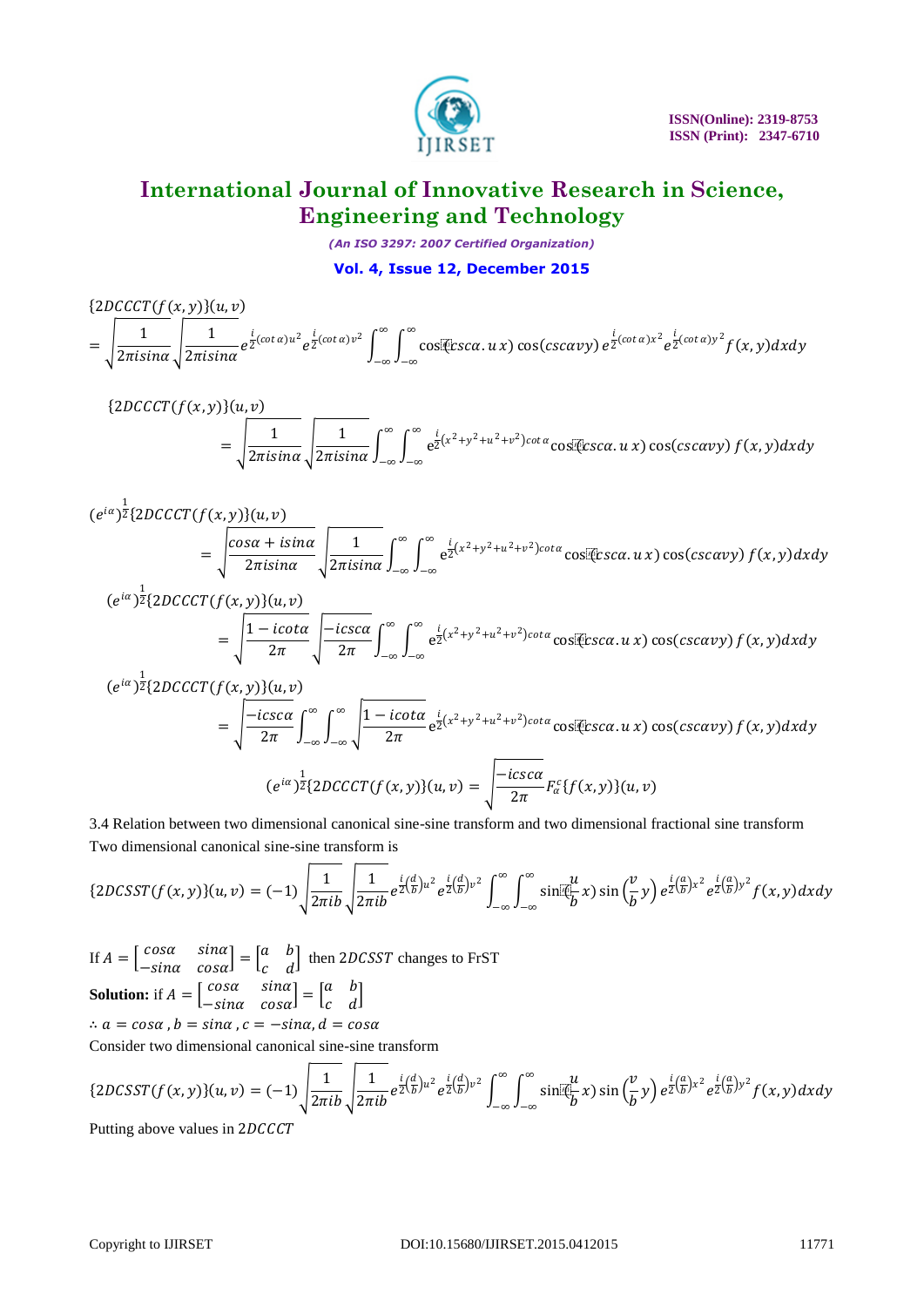

*(An ISO 3297: 2007 Certified Organization)*

**Vol. 4, Issue 12, December 2015**

 $\{2DCSST(f(x, y))(u, v)\}$  $= (-1) \left| \frac{1}{2\pi i} \right|$  $rac{1}{2\pi i sin\alpha}$  $\sqrt{\frac{1}{2\pi i s}}$  $\frac{1}{2\pi i sin\alpha}e^{\frac{i}{2}(\frac{cos\alpha}{sin\alpha})u^2}e^{\frac{i}{2}(\frac{cos\alpha}{sin\alpha})v^2}\int_{-\infty}^{\infty}\int_{-\infty}^{\infty}\sin(\frac{u}{sin\alpha})du$ sina ∞ −∞ ∞ −∞ x) sin  $\left(\frac{v}{\sin x}\right)$  $\left(\frac{v}{\sin\alpha}y\right)e^{\frac{i}{2}\left(\frac{\cos\alpha}{\sin\alpha}\right)x^2}e^{\frac{i}{2}\left(\frac{\cos\alpha}{\sin\alpha}\right)y^2}$  $f(x, y) dx dy$ 

 ${2DCSST(f(x, y)}(u, v)$  $= (-1) \left| \frac{1}{2\pi i} \right|$  $rac{1}{2\pi i sin\alpha}$  $\sqrt{\frac{1}{2\pi i s}}$  $\frac{1}{2\pi i sin\alpha}e^{\frac{i}{2}(cot\alpha)u^{2}}e^{\frac{i}{2}(cot\alpha)v^{2}}\int_{-\infty}^{\infty}\int_{-\infty}^{\infty}\sin^{2}(ksc\alpha.u)$ ∞ −∞ ∞ −∞ x)  $\sin(cscavy) e^{\frac{i}{2}(cot \alpha)x^2} e^{\frac{i}{2}(cot \alpha)y^2}$ 

$$
f(x,y)dxdy
$$

 ${2DCSST(f(x, y)}(u, v)$ 

$$
= (-1)\sqrt{\frac{1}{2\pi i \sin\alpha}}\sqrt{\frac{1}{2\pi i \sin\alpha}}\int_{-\infty}^{\infty}\int_{-\infty}^{\infty}e^{\frac{i}{2}(x^2+y^2+u^2+v^2)cot\alpha}\sin[\csc\alpha.u\,x)\sin(csc\alpha vy)f(x,y)dxdy
$$

$$
(e^{i\alpha})^{\frac{1}{2}}\{2DCSST(f(x,y)\}(u,v))
$$
\n
$$
= (-1)\sqrt{\frac{\cos\alpha + i\sin\alpha}{2\pi i\sin\alpha}}\sqrt{\frac{1}{2\pi i\sin\alpha}}\int_{-\infty}^{\infty}\int_{-\infty}^{\infty} e^{\frac{i}{2}(x^2+y^2+u^2+v^2)cot\alpha}\sin[\cos\alpha u\,x)\sin(\csc\alpha v\,)\,f(x,y)dxdy
$$
\n
$$
(e^{i\alpha})^{\frac{1}{2}}\{2DCSST(f(x,y)\}(u,v)
$$

$$
CSST(f(x,y))\{(u,v)\}\n= (-1)\sqrt{\frac{1-i\cot\alpha}{2\pi}}\sqrt{\frac{-i\csc\alpha}{2\pi}}\int_{-\infty}^{\infty}\int_{-\infty}^{\infty}e^{\frac{i}{2}(x^2+y^2+u^2+v^2)\cot\alpha}\sin[\csc\alpha.u\,x)\sin(\csc\alphavy)\,f(x,y)dxdy
$$

$$
(e^{i\alpha})^{\frac{1}{2}}\lbrace 2DC SST(f(x, y))\lbrace u, v\rbrace
$$
\n
$$
= (-1)e^{-i(\alpha - \frac{\pi}{2})}\sqrt{\frac{-ics\alpha}{2\pi}}\int_{-\infty}^{\infty}\int_{-\infty}^{\infty}\sqrt{\frac{1 - ic\alpha}{2\pi}}e^{\frac{i}{2}(x^2 + y^2 + u^2 + v^2)cot\alpha}e^{i(\alpha - \frac{\pi}{2})}\sin[\xi s c\alpha \cdot u \cdot x]\sin(csc\alpha y) f(x, y) dxdy
$$
\n
$$
(e^{i\alpha})^{\frac{1}{2}}\lbrace 2DC SST(f(x, y))(u, v) = (-1)e^{-i(\alpha - \frac{\pi}{2})}\sqrt{\frac{-ics\alpha}{2\pi}}F_{\alpha}^{S}\lbrace f(x, y)\rbrace(u, v)
$$
\n
$$
(e^{i\alpha})^{\frac{1}{2}}\lbrace 2DC SST(f(x, y))(u, v) = e^{-i(\alpha - \frac{\pi}{2})}\sqrt{\frac{-i^{5}csc\alpha}{2\pi}}F_{\alpha}^{S}\lbrace f(x, y)\rbrace(u, v)
$$

### **IV.CONCLUSION**

In this paper we have extended two-dimensional fractional Cosine transform in the distributional generalized sense and its relationship between fractional Fourier transform and canonical sine and cosine transform

### **REFERENCES**

[1]. L. B. Almeida, "The fractional Fourier transform and time frequency representations," IEEE Trans. Signal Process., vol. 42, pp. 3084-3091, 1994. [2]. A. W. Lohmann, D. Mendlovic, Z. Zalevsky, and R.G. Dorch, "Some important fractional transformations for signal processing," Opt. Commun., vol.125, pp.18-20, 1996.

[3] V. D. Sharma and S. A. Khapre; "Analyticity of the generalized two dimensional fractional Cosines transforms, "J. Math. Computer Sci. ISSN: 1927-5307.

[4] V. D. Sharma and S. A. Khapre, "Inversion formula for generalized two dimensional fractional Cosine transform", American journal of mathematics and mathematical sciences vol2, Jan-June 2013, p.p. 83-86.

[5] Soo-Chang Pei, Jian-Juum Ding; "Fractional Canonical and Simplified fractional Cosine transform, ". Acoustics, speech and signal proc, 2001,

1